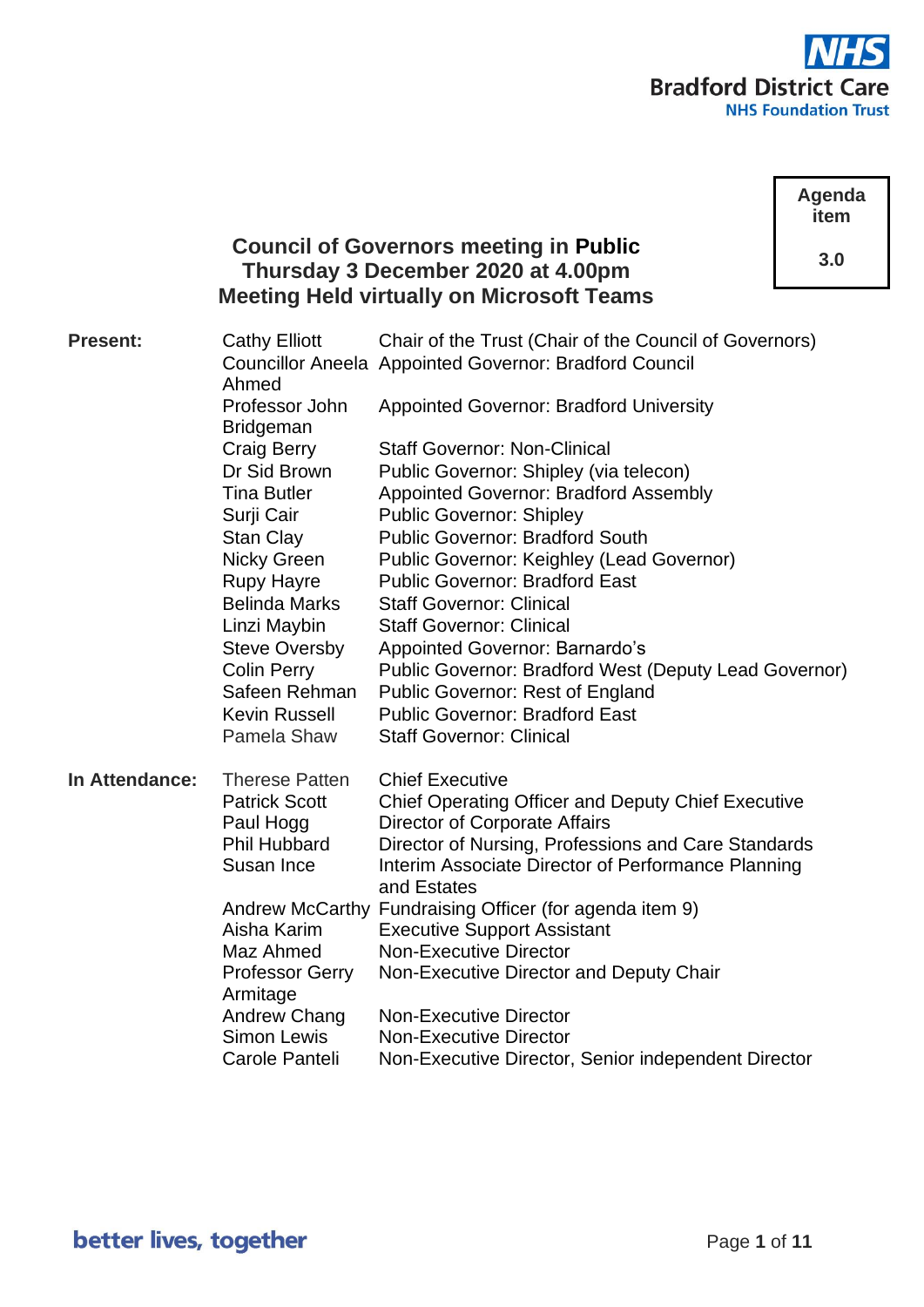

### **Item Discussion**

# **83 Welcome and Apologies for Absence** (agenda item 1)

The Chair, Cathy Elliott, opened the meeting at 4.05pm and welcomed attendees. She thanked everyone for their attendance to the virtual meeting.

Apologies for absence had been received from: Ishtiaq Ahmed, Appointed Governor: Sharing Voices; Mahfooz Ahmed, Public Governor – Bradford West; Craig Berry, Staff Governor (Non-Clinical); Councillor Richard Foster, Appointed Governor – Craven Council; Councillor Robert Hargreaves, Zulfi Hussain - Non-Executive Director; Appointed Governor - Bradford Council; Abdul Khalifa: Staff Governor: (Non-Clinical); and Zahra Niazi, Public Governor - Bradford East.

The Council was quorate.

# 84 **Declarations of any Conflicts of Interest** (agenda item 2)

No declarations of interest were made.

**67 Minutes of the previous Public meeting held on 2 July 2020** (agenda item 3.1)

The minutes of the public meeting held on 2 July 2020 were accepted as a true and accurate record.

**67 Minutes of the Annual Members' Meeting held on 29 September 2020 (**agenda item 3.2)

The minutes of the Annual Members' Meeting held on 29 September 2020 were accepted as a true and accurate record.

**69 Action Log** (agenda item 5)

The Director of Corporate Affairs presented the cumulative action log which showed those actions previously agreed by the Council of Governors, those that had been completed and those that remained outstanding. The Council noted that continuous improvement work was underway to further develop the Integrated Performance Report.

Mr Hogg reported that the bitesize training for Governors scheduled on the First Response Service and the Rapid Improvement Work, and how it supported the performance management framework had been temporarily paused in response to the COVID-19 pandemic. Mr Hogg invited Governors to suggest other potential opportunities for training, including how serious incidents are managed within the Trust, which had been previously raised.

# better lives, together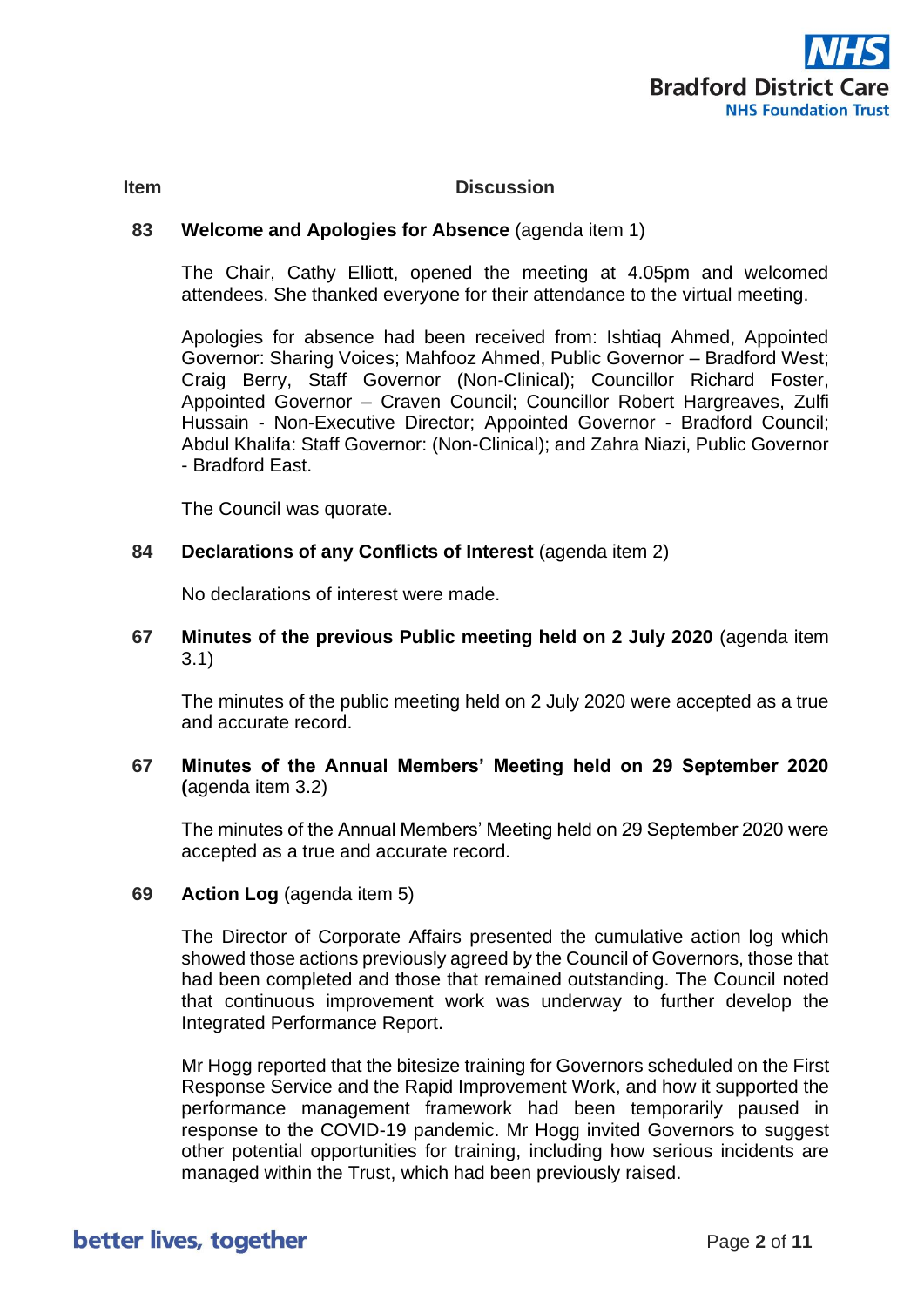

# **The Council welcomed the updates provided and agreed to close the actions listed as competed.**

# **70 Chair's Report and COVID-19 Update** (agenda item 6)

Ms Elliott presented the Chair's Report and thanked Governors for their continued engagement and support of the Trust throughout the pandemic. On behalf of the Council of Governors, she thanked all Trust staff for their drive, determination, and commitment to delivering services during the pandemic.

Ms Elliott highlighted a number of items within her report including:

- the increased attendance of Governors at Public Board meetings which continued during the pandemic with around 50% of Governors observing virtual Public Board meetings, up from approximately10% in person prepandemic;
- the regular meetings with the Lead & Deputy Lead Governors continue to brief them on the work of the Trust and take their questions on behalf of Governors and constituents;
- the most recent virtual Staff Governor meeting which focused on the latest Staff Survey, staff health and wellbeing during the pandemic, engagement opportunities with Board and development opportunities for staff Governors;
- the virtual Open House sessions for Governors on 30 April, 11 June and 27 July 2020, which had been well received by Governors with around 50% attendance from the Council;
- the review of the Governor Friday Folder email update which would be changed from weekly to either fortnightly or monthly, and welcomed Governor views;
- discussions to further improve the reporting processes from Committees to Trust Board, with a revised 'Triple A' assurance report introduced for Board and shortly for the Council; and
- the Board's commitment and support of achieving equality, diversity and inclusion (EDI) in the Trust had continued through various methods, including reverse mentoring between the Board and staff with protected characteristics and a meeting with staff with disabilities and long-term health conditions after the Workforce and Equality Committee held on 28 September.

Mrs Patten presented the Chief Executive Update and highlighted the following:

- recognition of staff and services, including the British Empire Medal awarded to Staff Governor Belinda Marks, for her contribution to nursing;
- recent senior staff appointments, including Dr Gregor Russell, Director of Research, who had been appointed to the role of Visiting Associate Professor in the University of Leeds, within the University of Leeds

# better lives, together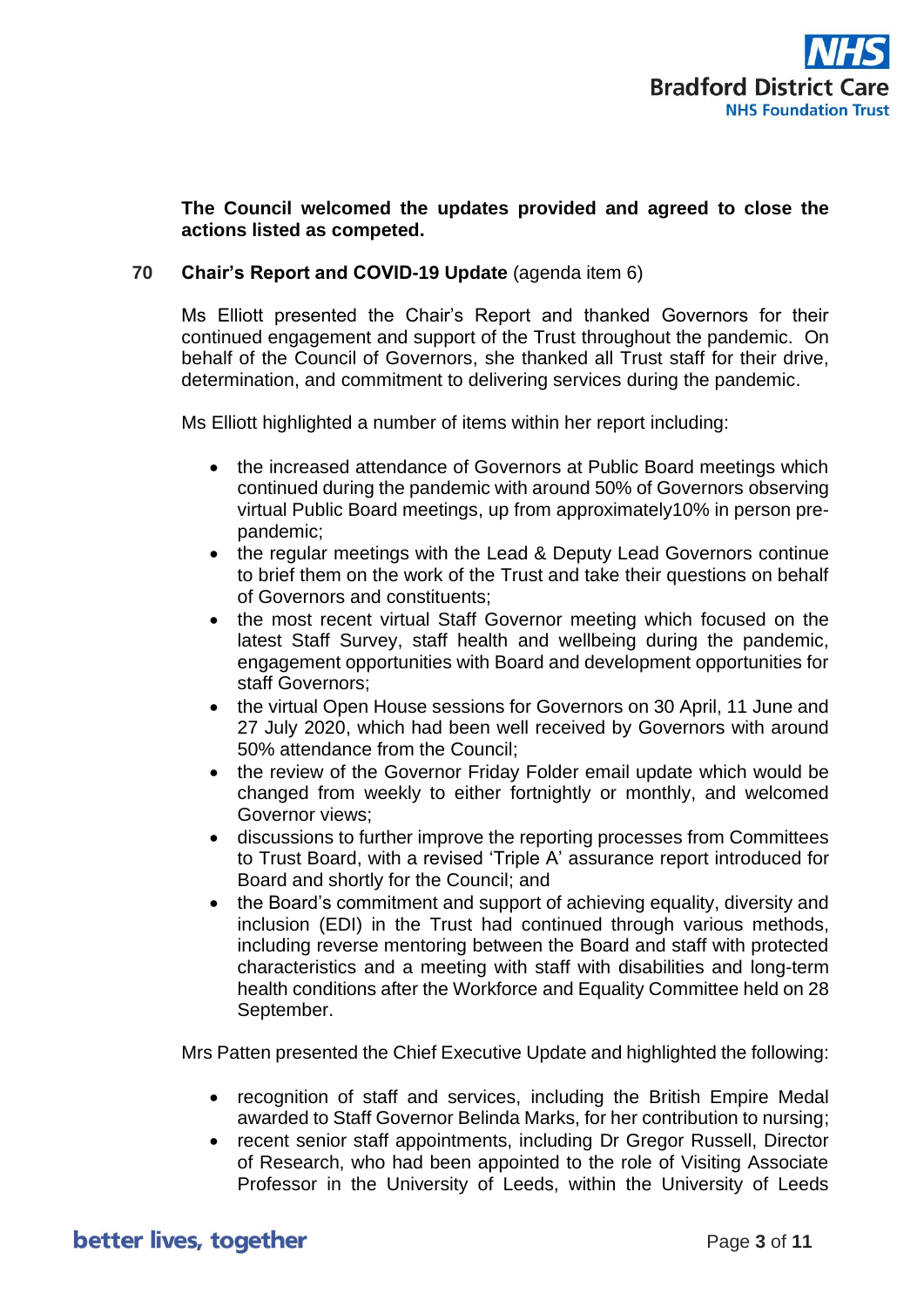

Institute of Health Research; Beverley Fearnley, who had been appointed Deputy Director of Patient Safety, Governance and Risk within the Nursing team and Dr Phalaksh Walishetty to the role of Patient Safety Clinical Lead;

- confirmation that the Trust has been successful in its application to the Department of Health and Social Care to support the implementation of Electronic Prescribing; and
- work that had commenced in bringing together health and wellbeing leads and occupational health colleagues from across the system to support staff who may have been disproportionately affected by COVID-19, including the development of a Long-COVID programme.

# **The Council of Governors noted the updates from both the Chair and Chief Executive.**

**71 COVID-19 Update** (agenda item 7.1)

The Chief Operating officer, as Incident Commander, provided the Council with a COVID-19 update, highlighting the following issues:

- the Incident Command structure was in place, operating 7 days a week in line with requirements from NHS England and working effectively. The structures were also addressing issues around winter pressures and the EU Exit within the incident response;
- there was increasing concern nationally regarding the impact of COVID-19 on people with learning disabilities, and the Integrated Care System had established a task and finish group to support vulnerable individuals;
- there was focused bereavement support underway for local Muslim Communities during the pandemic who seemed to be experiencing higher mortality rates;
- lateral testing kits for patient facing colleagues had been received and the necessary arrangements were in place, beginning the week commencing 23 November 2020 to test staff; and
- plans which were being developed within the Trust and at 'Place' for COVID-19 vaccination programme with Bradford Teaching Hospitals Foundation Trust as a lead provider.

Mr Scott also reported the number of COVID-19 outbreaks within inpatient wards was now decreasing. He stated that £2.3m of national monies were available at an ICS level, recognising the increased demand on mental health inpatient beds which would be used to support effective and timely discharge.

Mr Scott explained that the Trust was faced with winter pressures with the combined challenge of Flu and the COVID-19 vaccination programmes. He added that there was a proactive campaign to enable individuals to be vaccinated with 67% of staff currently vaccinated against the flu.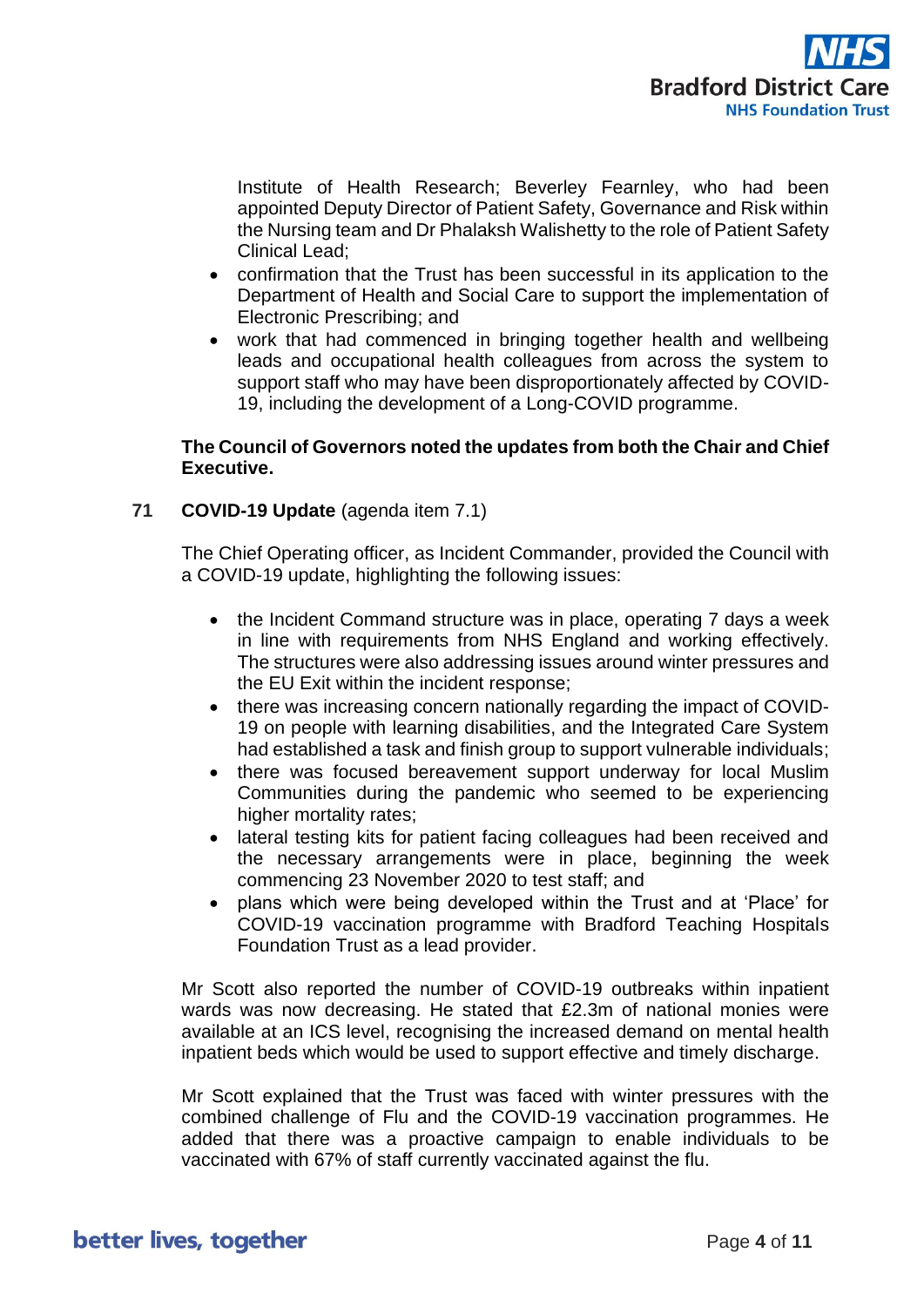

The Council was notified that as part of the EU Exit deal, nationally the NHS were preparing for a No Deal situation. Mr Scott reported that there was a National Webinar to remobilise NHS preparation, and work had been ongoing centrally since September 2020 to prepare NHS systems and ensure command structures were in place aligned to COVID-19 and winter pressures. The Trust's Subject Matter Experts cell has been remobilised and plans for communicating with staff were in place.

Mrs Ahmed asked a question about supporting the Muslim community through COVID-19. Mrs Patten mentioned that Dr Sims was working with the Bradford Council for Mosques around a bereavement support package for the Muslim community and that meetings were underway with the Local Authorities on how the Trust could help support coordination with other partners across Bradford. Ms Elliot mentioned that the Trust was piloting a focus groups with service users on 14 December 2020 in order to understand how the Trust's COVID-19 communication messages were being received and how they could be tailored in the future.

The Council asked a question regarding caring for young people in the pandemic. Mrs Patten mentioned the work that had been done to support young people, alongside Bradford Council, voluntary & community sector (VCS) and acute providers. **Mrs Patten proposed that some Young People Apprentices should be invited to a future Council of Governors meeting to discuss their experiences of COVID-19.**

**The Council noted the COVID-19 update and Trust's response during COVID-19, particularly working in partnership across the system.**

#### **72 Audit Committee Assurance Reporting** (agenda item 7.1)

Ms Elliot welcomed Non-Executive Directors to present the Assurance reports for the Board Sub-Committees. Mr Chang presented the Audit Committee Assurance Report which covered the meetings that took place on 8 October 2020 and 9 November 2020.

Mr Russell queried the definition of the Scheme of Delegation. Mr Chang explained this was a set of controls which operated across the Trust, allowing Directors and other senior managers to approve different levels of financial transactions; similar schemes operated across all NHS organisations and was part of the governance framework.

**The Council welcomed the update provided and the leadership and scrutiny that had been undertaken by the Committee.**

**73 Charitable Funds Committee Assurance Reporting** (agenda item 7.2)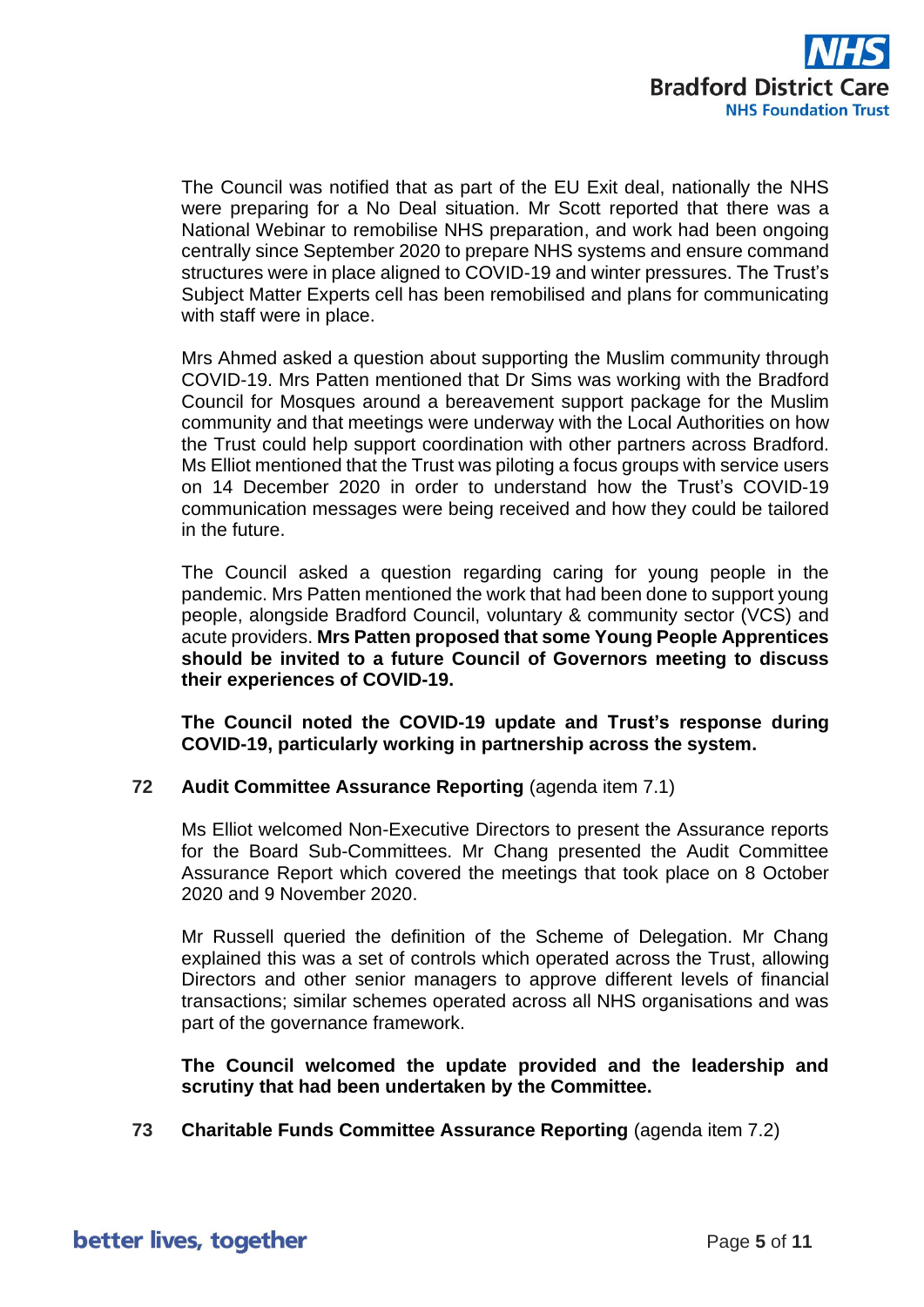

Mr Hogg presented the Charitable Funds Committee Assurance Report on behalf of Mr Hussain for the meeting that took place on 8 October 2020. There were no issues noted under the Alert section of the report that required further discussion or action by the Trust Board.

**The Council welcomed the update provided and the leadership and scrutiny that had been undertaken by the Committee.**

# **74 Finance, Business and Investment Committee Assurance Reporting**  (agenda item 7.3)

Mr Ahmed presented the Finance, Business, and Investment Committee Assurance Report regarding the meeting on 16 November 2020.

Ms Maybin questioned how finances would be sustained post COVID-19. Mr Ahmed added that there were financial sustainability pressures before COVID-19, however these would increase parity of esteem and parity of resources. He explained that COVID-19 had put an increased demand on services in the context of economic downturn and how this would continually affect mental health, and potentially result in an increased pressure on the Trust. Mr Ahmed mentioned that alongside Mr Chang, discussions were scheduled at a future Committee meeting to consider business planning arrangements for the next year. Mrs Ahmed asked a question regarding future demand and capacity pressures and how the Trust could respond to these scenarios. Mr Ahmed replied that the work on the Trust's strategic programmes would help to address this alongside developing digital pathways, virtual consultations and how services could identify other innovative solutions that would help mitigate demand and capacity issues. Mr Ahmed discussed how the Trust could be more flexible, using the financial benefits of COVID-19 and what could be sustained through system working and system partnerships.

Mr Chang mentioned that services such as dental would need to be incorporated into business planning due to the demand on the service and the waiting lists currently being encountered. Mr Chang also believed that sustainability and planning for the long term around COVID-19 government funding was unpredictable. **Ms Elliott added that Governors would be updated further with information about the demand on services through CE the regular COVID-19 updates and future Public Board meetings.**

**The Council welcomed the update provided and the leadership and scrutiny that had been undertaken by the Committee.**

**75 Mental Health Legislation Committee Assurance Reporting** (agenda item 7.4)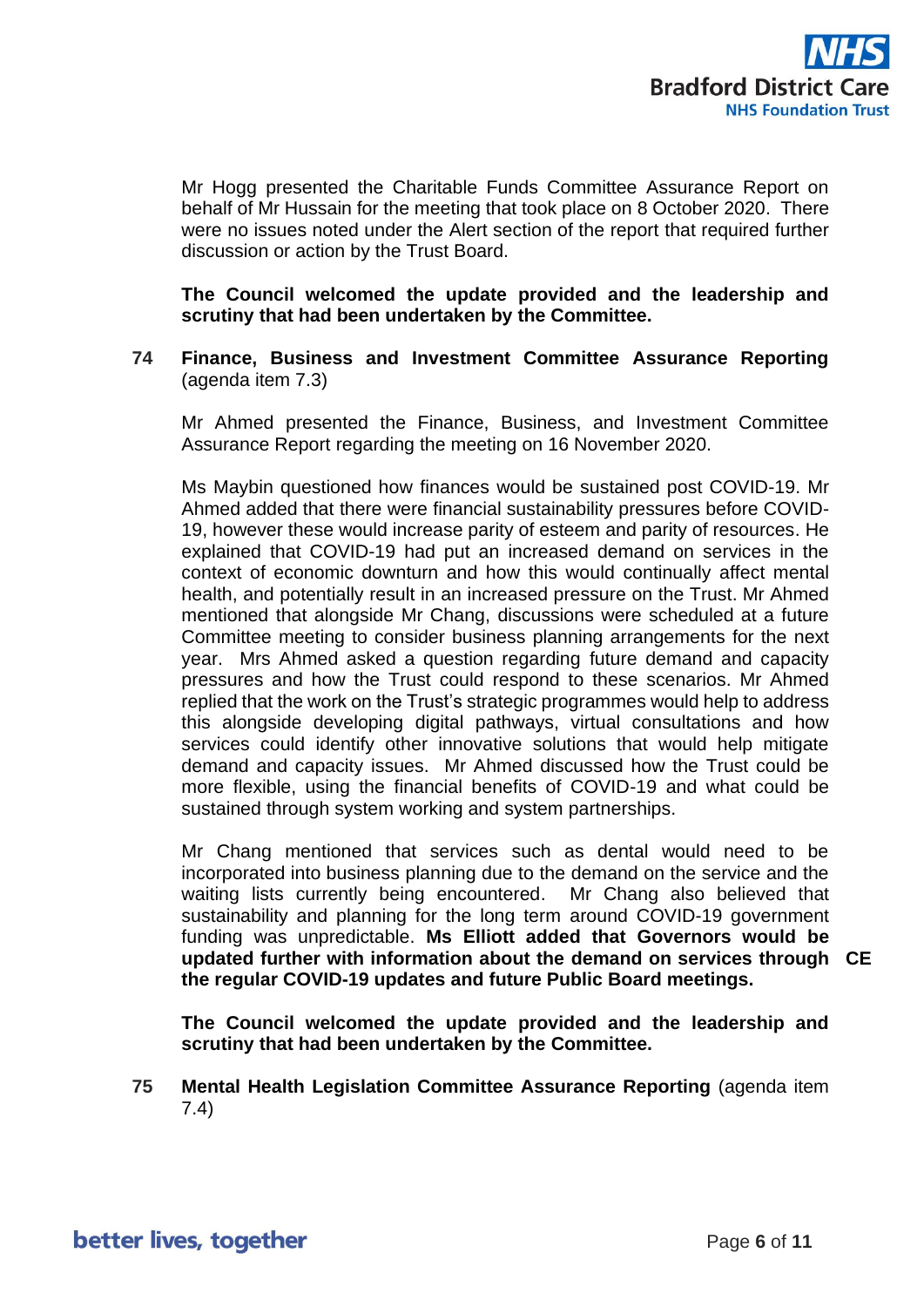

Ms Panteli presented the Mental Health Legislation Committee (MHLC) Assurance Report regarding key discussion points and matters to be escalated from the discussion that took place on 28 September 2020.

Mr Smith asked a question regarding admissions and trends in tranquilisation. Mr Scott explained that the data referenced was up to September 2020 and numbers have since reduced, largely due to the team deployed to support the police in the community, adding that conversion rates of people not being detained could be around 40-50%. Mr Scott also mentioned that regarding rapid tranquilisations, the rates had been much higher during the pandemic. He explained how one of the reasons was that there had been an increase in demand within inpatients of service users who had no history with the Trust's services. There was a higher level of acuity and disturbance due to COVID-19 and the use of PPE had also been a contributory factor. Mr Scott recognised the levels of rapid tranquilisation and the Trust was seeking to reduce the number of cases when this was necessary.

**The Council welcomed the update provided and the leadership and scrutiny that had been undertaken by the Committee.**

#### **76 Quality and Safety Committee Assurance Reporting** (agenda item 7.5)

Mr Armitage presented the Quality and Safety Committee Assurance Report regarding the meeting on 16 October 2020.

Ms Maybin asked a question regarding the increase in demand on the Looked After Children's service. Mr Scott clarified that there was recognition of the increase and a system focus at place level to address this with recruitment of additional staff to support young people. This had enabled more dynamic risk management with prioritisation of young people who needed support and the leadership team were working hard to reduce the demand. The Trust had also responded to the request to support psychological wellbeing for staff, with reflective practice groups.

Ms Butler made a comment regarding children's services being under pressure. Mr Scott reported that, whilst there were significant pressures, the Trust had a good working relationship with Children's Services at Bradford Council and other system providers and was working effectively through the integrated COVID-19 team.

**The Council welcomed the update provided and the leadership and scrutiny that had been undertaken by the Committee.**

#### **77 Workforce and Equality Committee Assurance Reporting** (agenda item 7.6)

Mr Lewis presented the Workforce and Equality Committee Assurance Report regarding the meeting on 28 September 2020.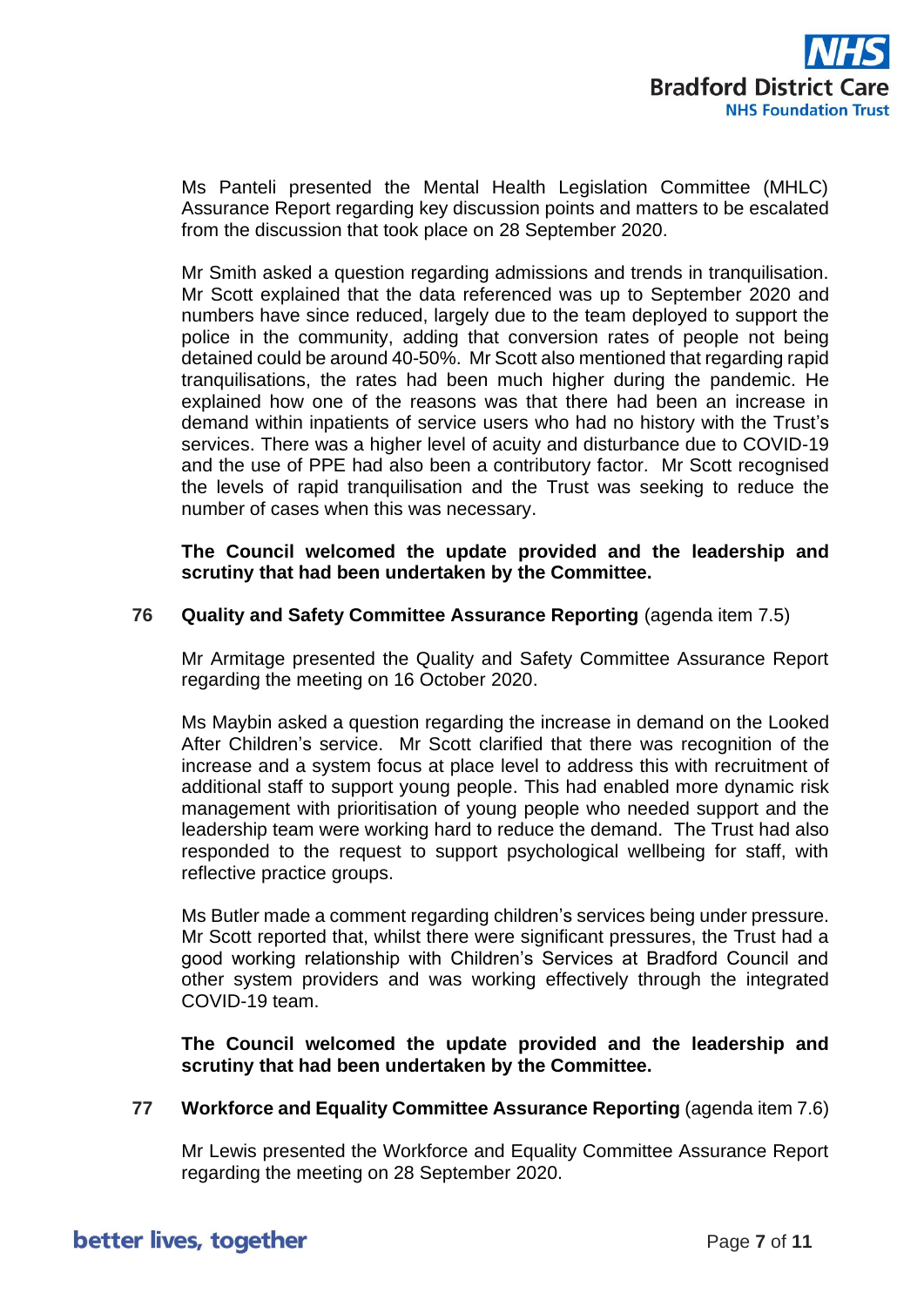

Mrs Ahmed asked a question regarding responses to the staff survey. Mrs Patten reported that staff were encouraged to take a break to complete the staff survey and the Trust would use the results to support improvements identified; responses rates were slight reduced from the previous year with COVID-19 identified as a contributory factor.

A question was received regarding the Freedom to Speak Up Guardian (FTSUG). Mrs Patten informed the Council that the FTSUG had an important role within the Trust and that Lisa Ryder had been appointed as the new Guardian, who had extensive experience in this area, taking up the role this month. She added that collaborative work was now underway with the Staff Side Chair, Equality, Diversity and Inclusion lead and the FTSUG. **Mrs Patten suggested that Ms Ryder should attend a future Council of Governors meeting to discuss her work with Governors.**

Mr Perry asked a question regarding staff who were tired, working in conditions with high admissions of violence, aggression, and high acuity. Ms Patten responded that acuity levels were monitored within services, there was a daily staff huddle to discuss service issues, COVID-19 sickness and management of resources. These daily meetings with staff teams and leaders supported the use of existing resources and informed Safer Staffing reports at Committee and Board meetings.

**The Council welcomed the update provided and the leadership and scrutiny that had been undertaken by the Committee.**

**The Non-Executive Directors left the meeting.**

# **78 Committees-in-Common report** (agenda item 7.7)

Ms Elliott presented the West Yorkshire and Harrogate Health and Care Partnership Mental Health, Learning Disability and Autism Collaborative Committee in Common Report. The Committees-in-Common report provided an update on the discussions and decisions taken at the meeting on 22 October 2020, including work programme updates; progress on the new Tier 4 CAMHS inpatient site; collaborative working to reduce out of areas placements; the need to review the existing Memorandum of Understanding; and the recent NED/Governor virtual event held on 27 November 2020.

Ms Elliott thanked the Governors who had attended the meeting on 27 November 2020 and how, as current Chair of the Committees-in-Common, she was keen to increase the dialogue across the Collaborative for the benefit of service users. She explained that new legislative changes would be introduced to promote greater partnership working within the NHS and further updates would be provided to future Council of Governors meetings.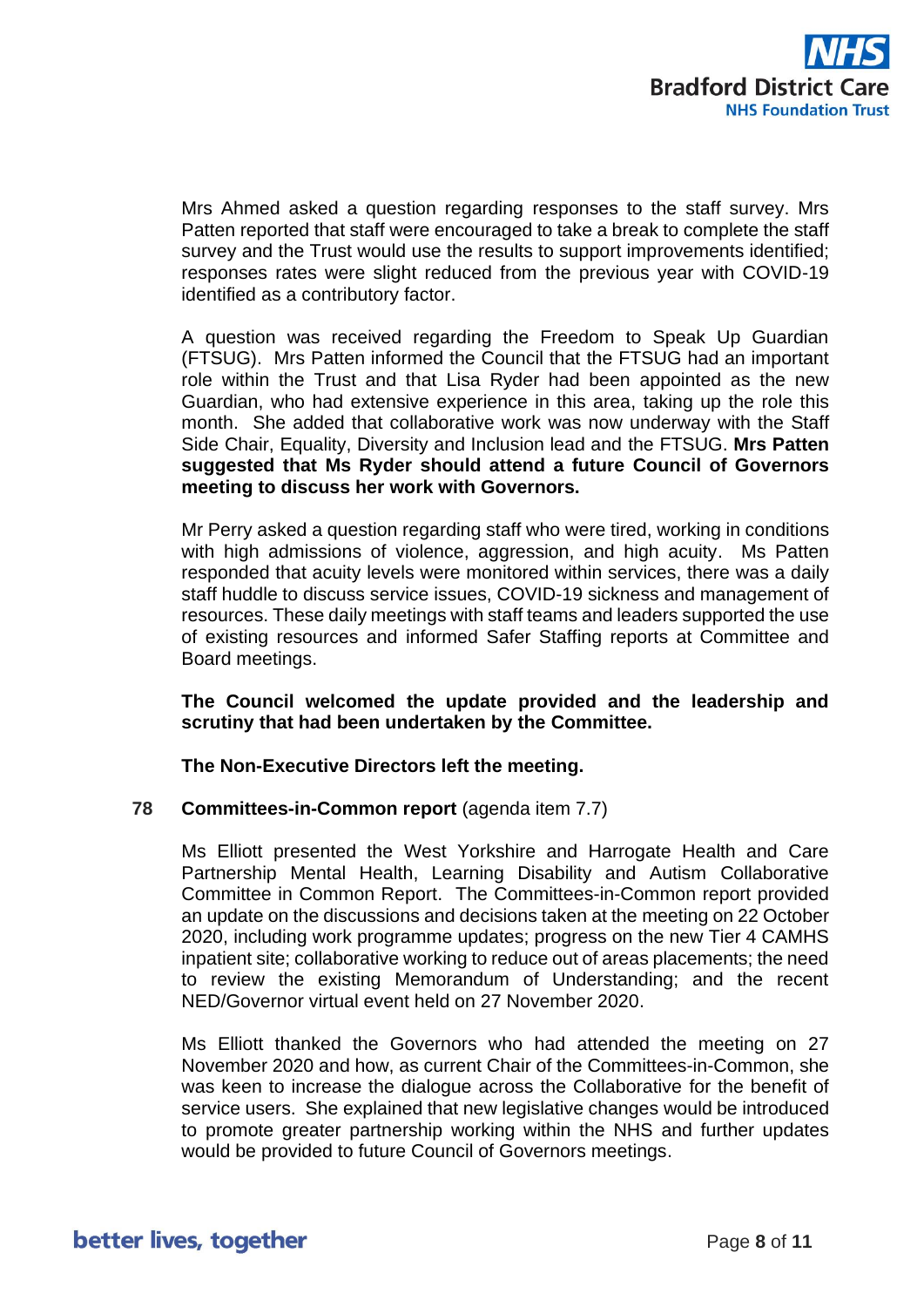

# **The Council welcomed the update provided.**

### **79 Integrated Performance Report** (agenda item 8)

Mr Chang presented the Integrated Performance Report which provided information about the Trust's performance and progress in delivery of a broad range of key targets and indicators. He highlighted the following areas:

- the Board had approved a proposal to use a consistent data pack containing high level dashboards supported by individual data charts to support assurance activity across the organisation;
- the Council of Governors dashboard now used selected slides from the Board Integrated Performance Report and it was suggested that a Council of Governors sub-group consider which information should be selected to populate a revised Council of Governors Performance Report;
- the ongoing impact of COVID-19 on inpatient mental health acuity, occupancy, associated inpatient staffing pressures and increased use of acute adult and Psychiatric Intensive Care Unit beds;
- workforce issues relating to COVID-19 included sickness absence, staff needing to self-isolate and working time directive breaches.

Mr Russell asked a question regarding the recording of clinical supervision on the Electronic Staff Record (ESR) system and whether staff had concerns about its use. Mrs Ince explained that the system was a national system and with some functionality challenges. She reported that there was a high level of clinical supervision recorded locally, but this was not currently fully entered onto the system. As a result, training was underway to guide staff on how to enter supervision data on ESR to increase levels of compliance and this would be closely monitored at Quality and Safety Committee.

#### **The Council welcomed the update provided.**

#### **80 Update on the Trust Charity - Better Lives** (agenda item 9)

Ms Elliott referenced that in November this year the Trust launched its first winter charity appeal, Make A Life Better, to provide additional support for staff, as they continued to care for those who were most vulnerable during the winter months. She encouraged the Council to support the appeal both on social media and through their networks. Mr Hogg introduced Fundraising Officer, Andrew McCarthy who presented an overview of the Winter Appeal to enhance the care provided by Bradford District Care NHS Foundation Trust through charitable activity, above Exchequer funding.

Mr McCarthy reported that the focus for the charity over the past few months had been to create a stronger brand in order to increase fundraising income and charitable giving. The Charity had produced its three year strategy and

# better lives, together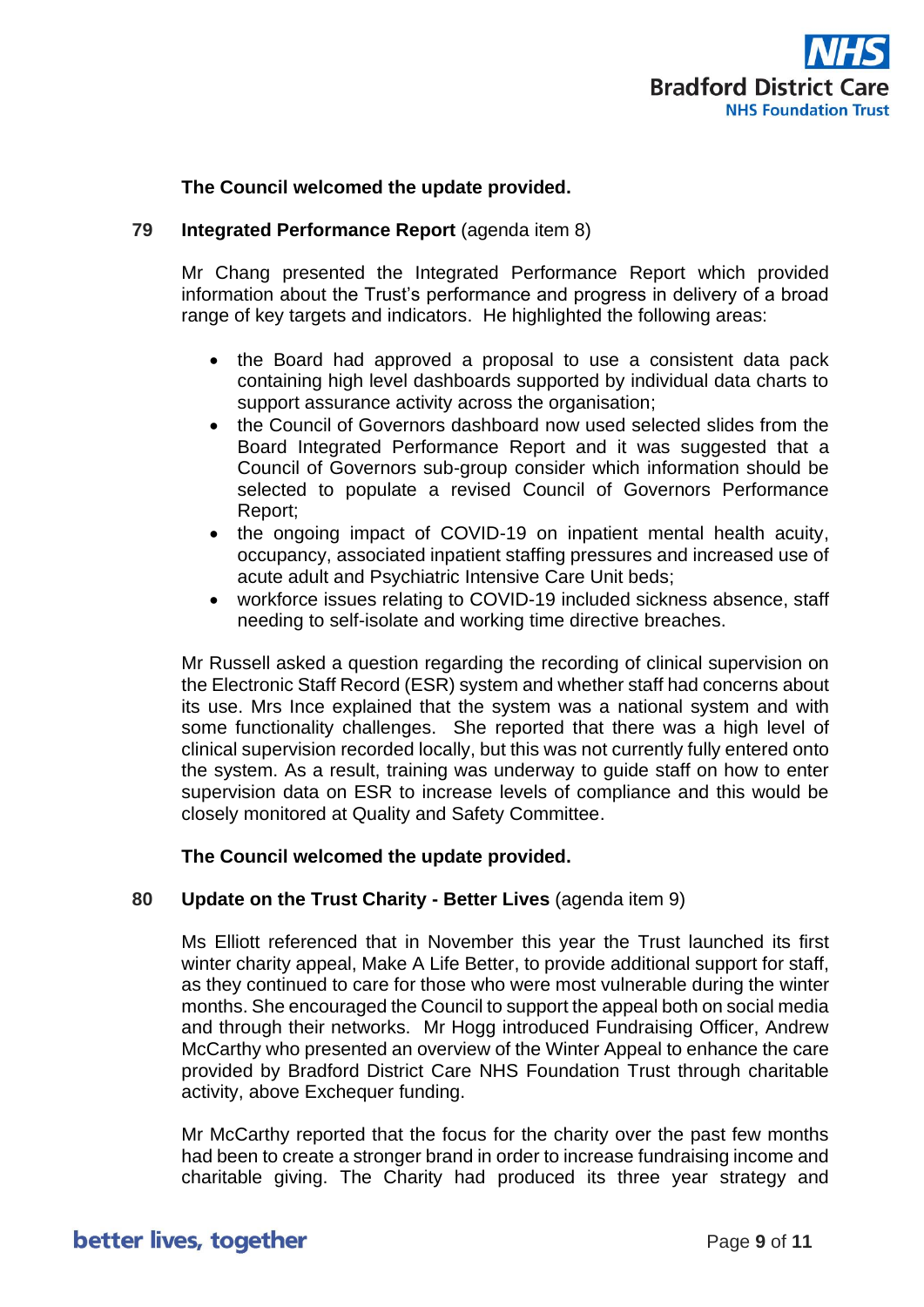

fundraising action plan for the coming year and that one of the key pieces of work was to undertake a needs assessment in order to better understand the future needs across different services. Governors noted that a staff focus group was scheduled the following week to explore this further. Mr McCarthy explained that fundraising would be done through grant applications to charitable trusts and foundations, individual one off and regular donations, legacies, fundraising events, community partnerships and corporate support. He invited Governors to consider supporting the charity by making a donation to support the winter appeal, help organise an annual fundraising challenge or set a fundraising target with a variety of activities taking place over the coming year as well as promoting the charity among contacts across the district. He explained that Governors might also have useful links with local businesses or community organisations that might be able to support the Charity. **Mr McCarthy agreed to share the winter campaign with Governors to AC promote.**

**The Council noted the update provided and welcomed the opportunity to further engage with the Better Lives Charity.**

# **81 Feedback from Governors** (agenda item 10)

Mr Russell asked a question regarding governor elections and how this would be delivered in the light of the COVID-19 pandemic. Mr Hogg explained that the Trust would start to make arrangements in the new year for the 2021 Council of Governors elections which was included within the next agenda item and that a report would be provided at the March 2021 meeting. **Mrs Elliott added that the Trust would welcome feedback on the campaign and how elections CE could be run virtually from those who were retiring or seeking re-election.**

# **82 Governance Matters** (agenda item 11)

Mr Hogg presented the report on key governance items which included an update on the online Council of Governors elections. He explained that due to COVID-19, the Trust would be undertaking a digital online campaign to promote the roles and to attract new and existing members that may be interested in standing for election. It is proposed that the Chair or Director of Corporate Affairs would have discussions with those Governors eligible for re-election to gauge interest for a second term. Mr Hogg mentioned that arrangements would also be made to celebrate the work of those Governors who have been on the Council of Governors since its authorisation as a Foundation Trust in 2015.

Mr Hogg reported that Mr Chang had been appointed as the interim Audit Chair and Non-Executive Director for Yorkshire Ambulance Service NHS Trust until 30 June 2021 to support audit and financial governance issues at the trust. Mr Hogg also informed Governors that he and Ms Ahmed had met with Councillor Hargreaves and Councillor Greenwood to consider how the Trust and the Local